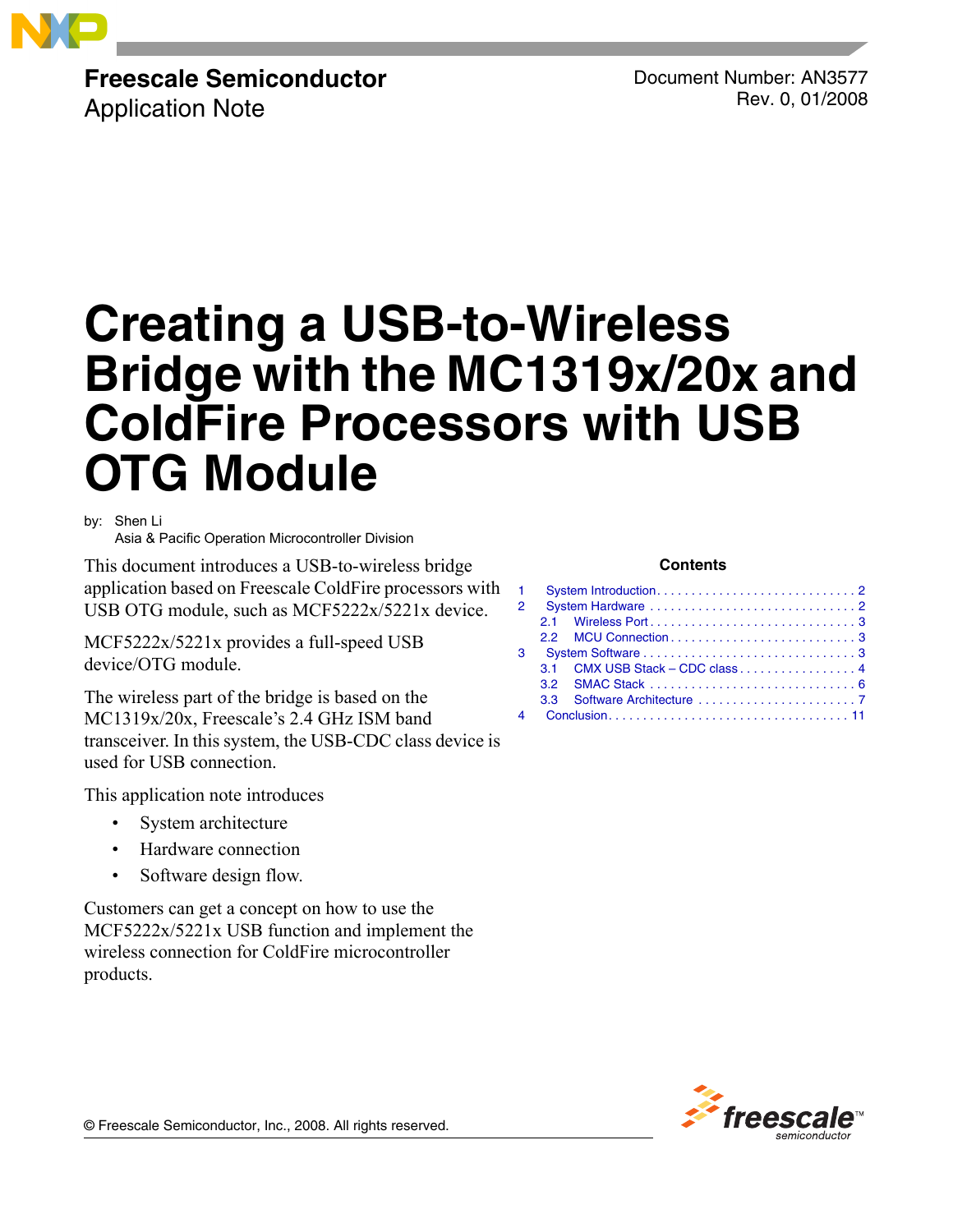

**System Introduction**

# <span id="page-1-0"></span>**1 System Introduction**

Figure 1 shows the system architecture.



**Figure 1. System Architecture**

This USB-to-wireless bridge transfers USB data wirelessly back and forth, and it can enable the wireless communication of the computers or other embedded systems. This application is based on Freescale's V2 ColdFire Microcontroller MCF5222x/5221x, a product that provides a full/low-speed USB OTG module. The USB module provides the USB port for the bridge.

This system adopts Freescale's 2.4 GHz ISM band transceiver MC13192 for wireless connection. MC13192 is a short range, low-power transceiver that contains a complete 802.15.4 physical layer (PHY) modem supporting star and mesh networking. When combined with the ColdFire MCU, the MC13192 provides a cost-effective solution for short-range data links and networks. The interface between MCF and MC13192 is accomplished utilizing a four-wire serial peripheral interface (SPI) connection. In this application, we use SMAC stack instead of the complete 802.15.4 stack for the wireless connection.

# <span id="page-1-1"></span>**2 System Hardware**

Figure 2 shows the hardware connection of the USB-to-Wireless bridge.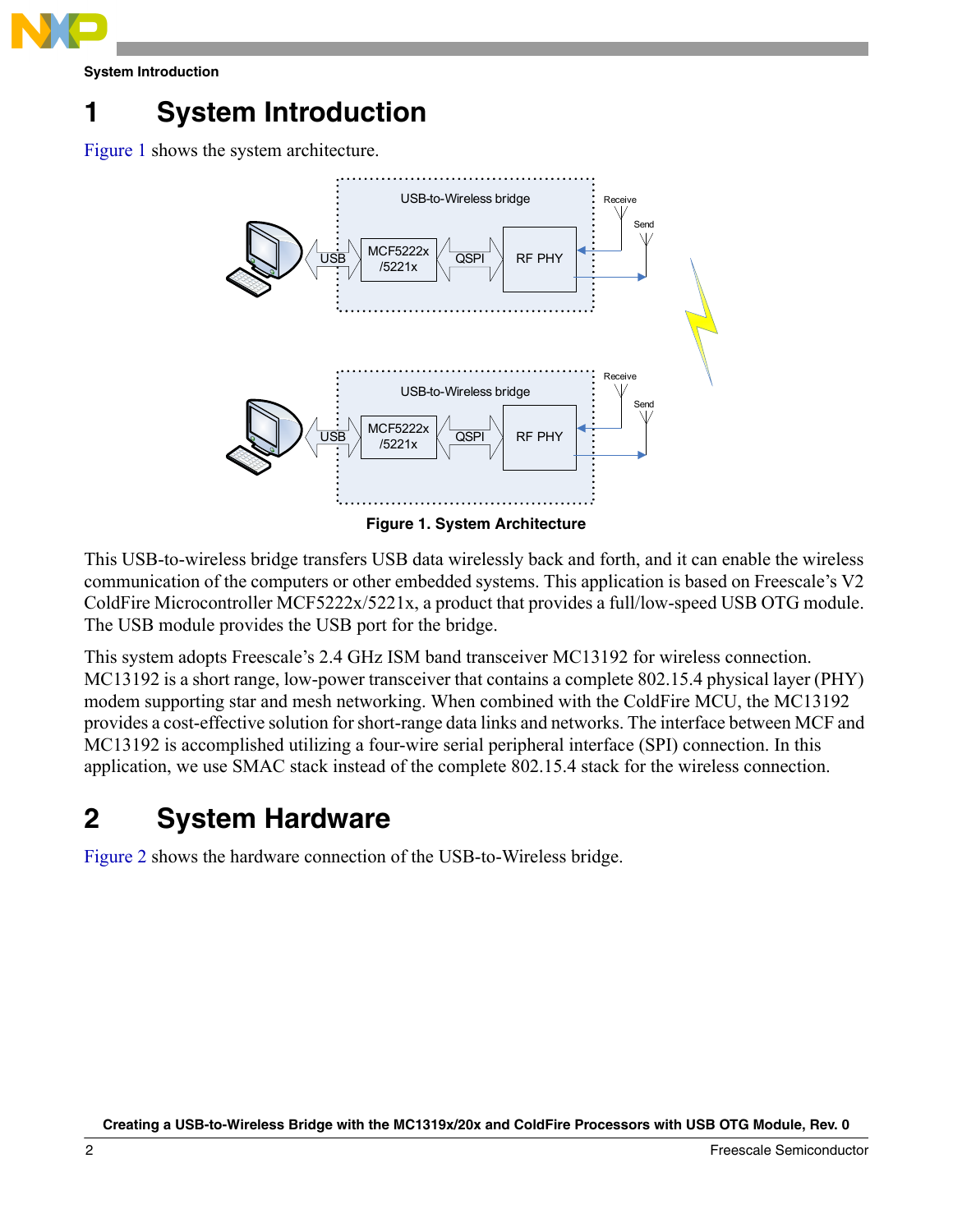



**Figure 2. Hardware Connection**

### <span id="page-2-0"></span>**2.1 Wireless Port**

MC13192 uses 16 MHz crystal oscillator with warp capability as the reference oscillator for the transceiver. At the RF part, the transceiver has a low-noise amplifier, 1.0 mW PA, and differential RF inputs and outputs. In the application, chip baluns are used with balanced PCB antenna for the RF signal. For more details, please refer to *13192RFC Reference Design Zigbee* at www.freescale.com.

### <span id="page-2-1"></span>**2.2 MCU Connection**

MCF5222x/5221x connects to the MC13192/20x by QSPI interface and two GPIO pins for control. Figure 2 gives the details of the connection. The QSPI bus includes QSPICS, QSPICLK, QSPIDATAO, and QSPIDATAI.

There are four control signals :

- $IRQ#$  is for the interrupt request from MC13192 to MCU
- RESET is system reset signal.
- RXTXEN is to enable the receival and transfer functions.
- ATTN# is the attention signal for MC13192. When it goes low, it transitions MC13192 from hibernation or doze mode to idle.

MCF5222x/5221x USB module works on 48 MHz frequency. The 48 MHz clock can be provided by MCU clock module or feeded in from USB\_ALT\_CLK pin. For more information, please refer to M52223EVB from www.freescale.com. The USB module contains 16 endpoints, each configured as IN or OUT.

## <span id="page-2-2"></span>**3 System Software**

The USB-to-wireless system software is based on CMX USB device stack and SMAC wireless stack. The CMX USB device stack provides the CDC class and communicates with the PC USB host. And the SMAC provides a reliable wireless connection between two MC13192s.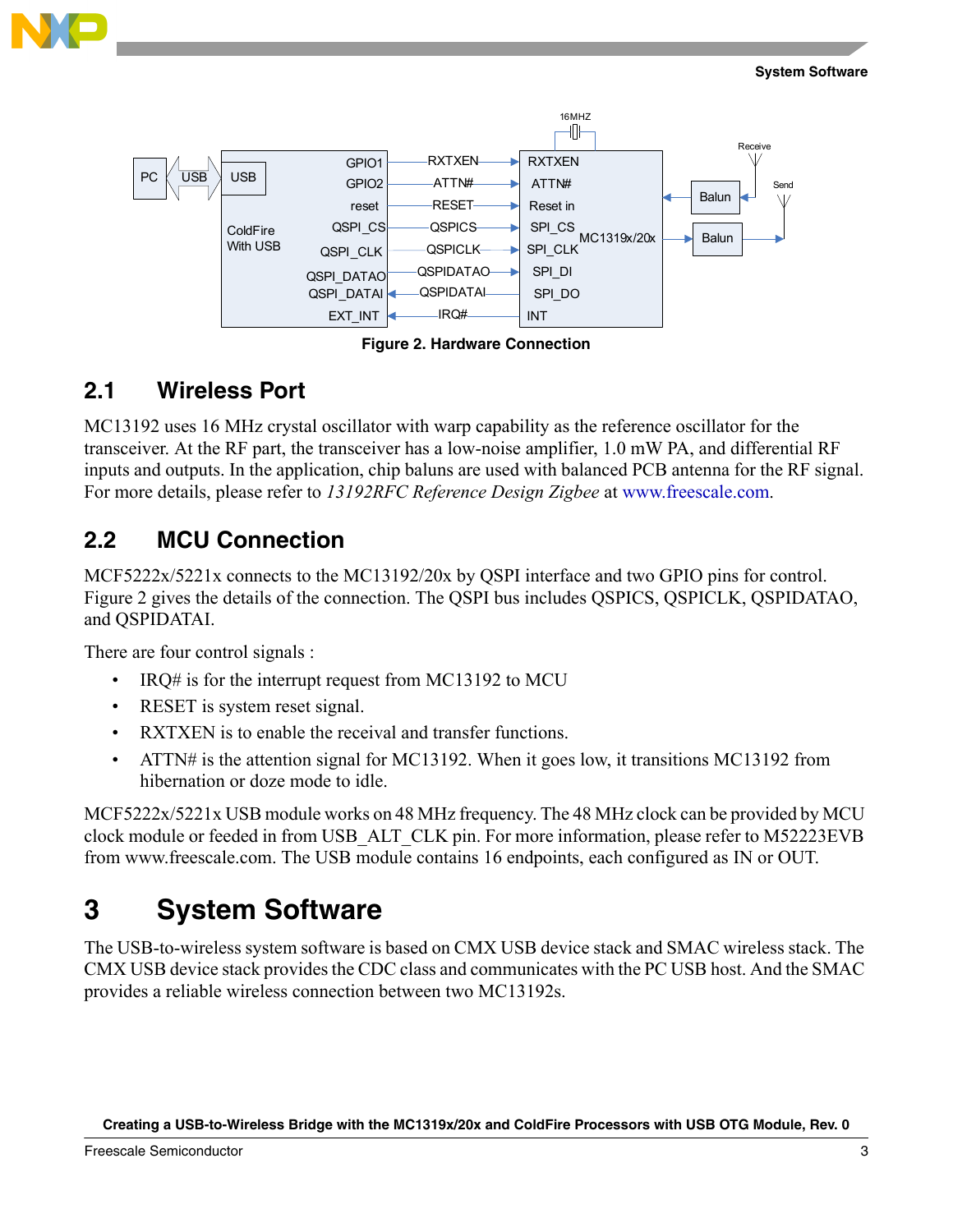

**System Software**

### <span id="page-3-0"></span>**3.1 CMX USB Stack – CDC class**

CMX company provides a free USB stack based on Freescale ColdFire MCF5222x/5221x, and it can be downloaded at www.freescale.com.

The USB stack is maintained by a status machine triggered by the USB interrupt server function usb it handler() in usb.c. Figure 3 and Figure 4 show the status machine of CMX USB stack.



**Figure 3. Control Endpoint Status Machine**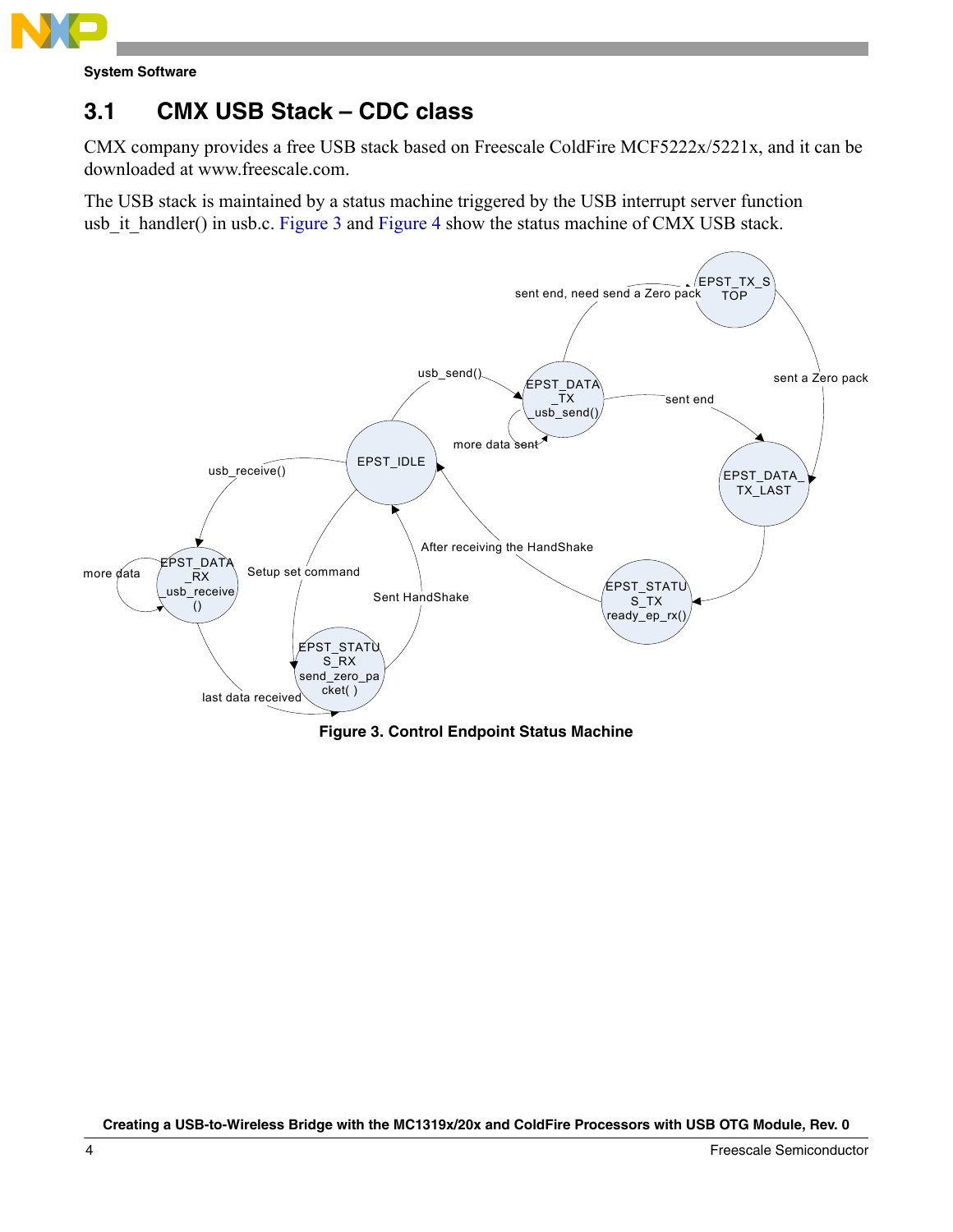



**Figure 4. None Control Endpoint Status Machine**

With the endpoint status machine running, the system transfers data back and forth through MCU's USB port with PC host.

In this application, the MCF5222x/5221x uses the CDC device class to communicate with the PC host. The PC host recognizes the MCU as a virtual COM port in the system.

The USB CDC class device provides API function for the application layer:

- USB INIT() to initiate the USB stack
- CDC INIT() to initiate the CDC class device
- CDC\_LINE\_CODING\_CHANGED() to indicate that the CDC class communication configuration has been changed
- CDC\_INPUT\_READY() to indicate that data be transferred from the USB module
- CDC GETCH() to get the data from the USB module
- CDC PUTCH() to put a data to the USB module for transferring through the USB

Figure 5 is the CDC class device working flow.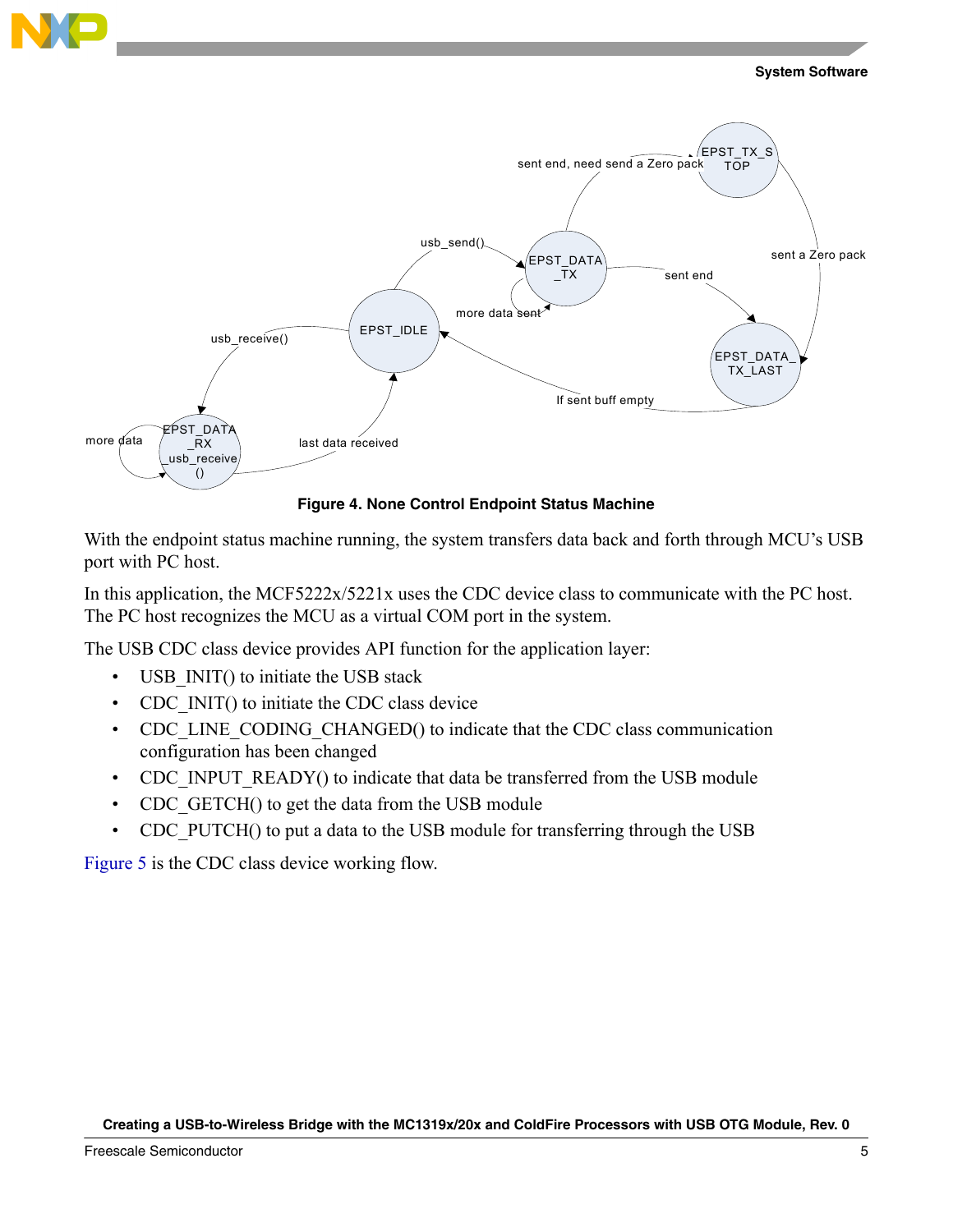

### **System Software**



**Figure 5. CDC Class Device Working Flow**

Refer to AN3492 (USB and Using the CMX USB) for more details on CMX USB stack.

### <span id="page-5-0"></span>**3.2 SMAC Stack**

SMAC (simple media access controller) is a simple ANSI C based code stack available as sample source code, which can be used to develop proprietary RF transceiver applications using the MC1319x. The SMAC works with any HCS08 MCU and ColdFire with an SPI. SMAC for ColdFire MCF5213 stack can be downloaded at www.freescale.com. The available stack is for ColdFire MCF5213, but it can be easily ported to MCF5222x/5221x products because they are the same at architecture and QSPI module. The users only need to change registers and assign GPIO for ATTN# and RXTXEN signal.

SMAC provides the application layer a set of API functions:

- MCPSDataRequest to send data through wireless
- MLMERXEnableRequest to enable receival function
- MLMERXDisableRequest to disable receival function
- MLMEHibernateRequest to place the MC13192 into hibernate mode
- MLMEDozeRequest to place the MC13192 into doze mode
- MLMEWakeRequest to bring MC13192 out of low power mode
- MLMESetChannelRequest to set the actual frequency the MC13192 transmits and receives on
- MLMEEnergyDetect to start an energy detection and return the energy value
- MLMELinkQuality to return the link quality from the last received packet
- MLMEMC13192FEGainAdjust to adjust the energy by tuning the AGC of MC13192
- MLMEMC13192PAOutputAdjust to adjust the output power of the transmitter
- MLMEMC13192SoftReset to perform the soft-reset of the MC13192
- MLMESetMC13192TmrPrescale to change the rate on which the MC13192 timers operate
- MLMEMC13192XtalAdjust to adjust the MC13192 reference clock by a trim value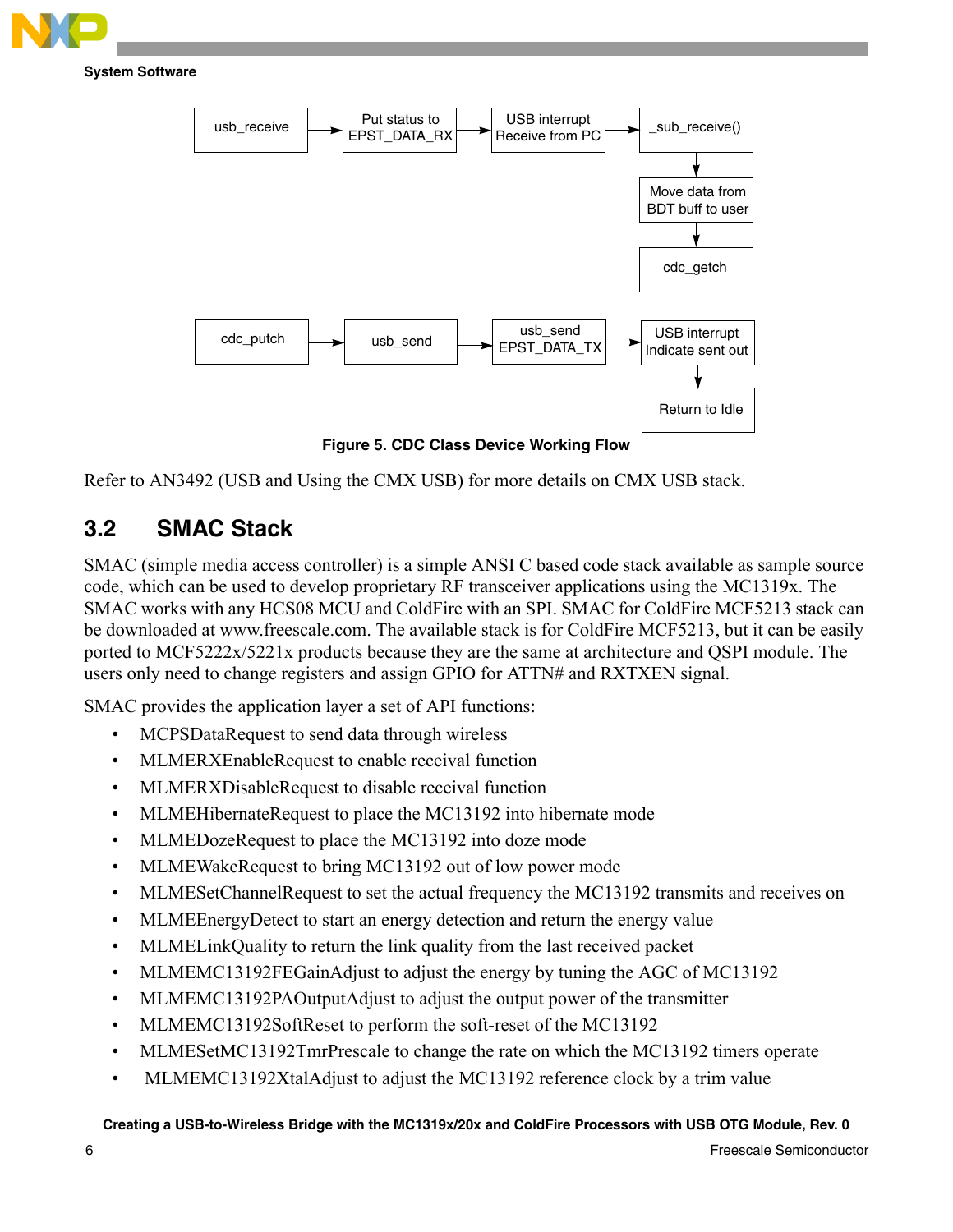

• MCPSDataIndication to be called at receiving data, and to be filled by user application

The most important functions are MCPSDataIndication() and MCPSDataRequest().

- MCPSDataIndication is a callback function called in the interrupt server function of MC13192. In this function, user is required to write his own code to do further actions on the received data.
- MCPSDataRequest() is used to send user data out through wireless. It is a block function and it won't return until the sending action completes.

For more information about SMAC of Freescale, refer to the *Simple Media Access Controller User Guide*, which can be downloaded from www.freescale.com.

### <span id="page-6-0"></span>**3.3 Software Architecture**

The USB-to-wireless system software flow is shown in Figure 6



**Figure 6. System Software Flow**

The bridge software transfers data between USB and wireless. In the software flow chart, the program steps into infinity loop after initializing progress. In the loop, the program checks the USB data. If the USB data is available, the USB data is transferred to wireless port. When the wireless port received data from external, MC13192 raises an interrupt. In the interrupt server, SMAC callback function is called and the data is transferred to USB port. The whole flow is maintained by a status machine.

### **3.3.1 Initiation Progress**

Here is the initialization progress code

```
…
hw init(); \frac{1}{\sqrt{2}} /*initiate hardware*/
usb init((2<<3) | 2, 0); /*USB stack initialization, USB irq is level 2, priority = 2. */
cdc init(); \qquad \qquad /*USB CDC class initiation*/
PortInit(); \frac{1}{2} /*QSPI init*/
```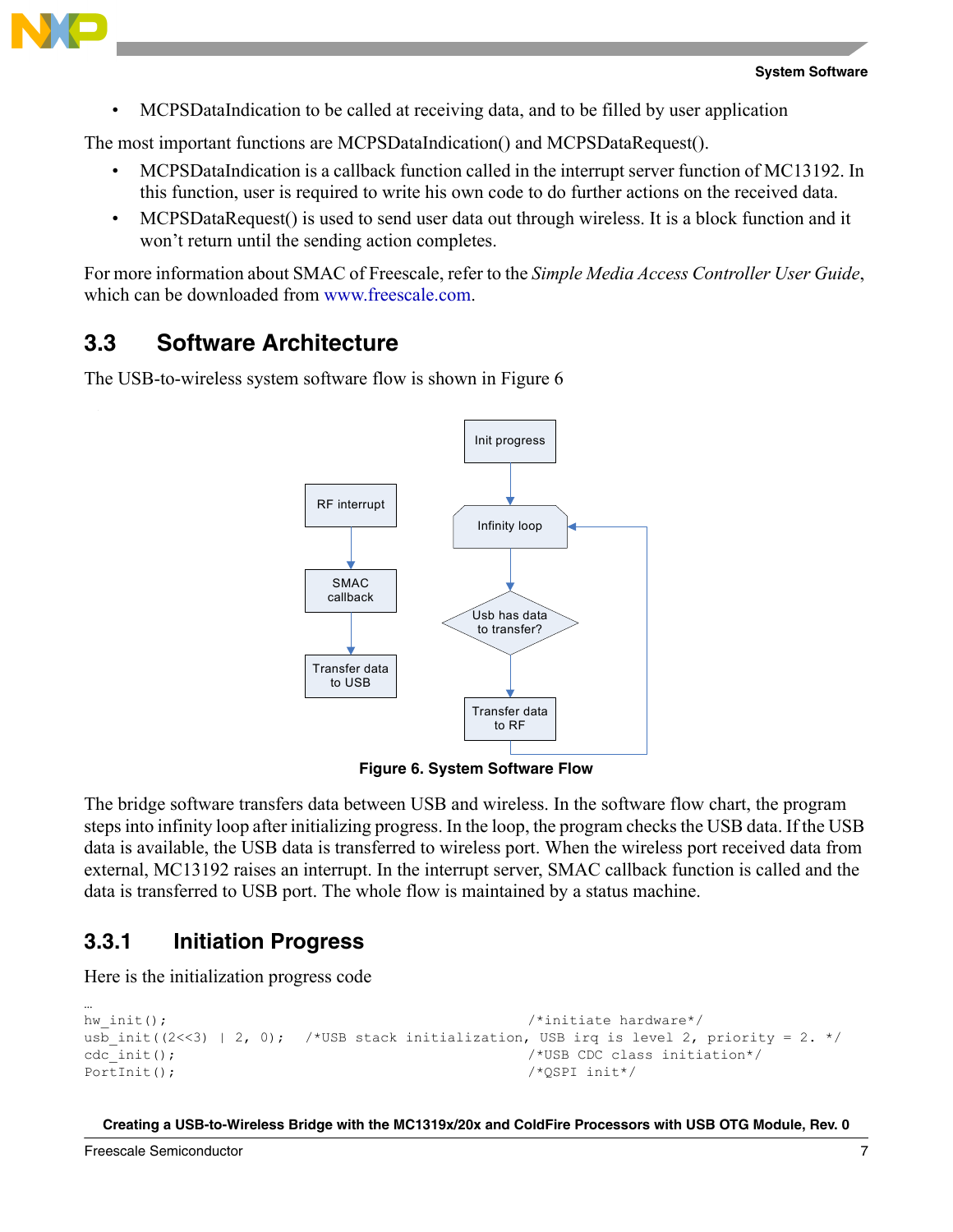

### **System Software**

```
MC13192Init(); /* MC13192 init*/
PLMESetTrxStateRequest(IDLE_MODE); /*Init SMAC TX/RX status to IDLE*/
MLMESetChannelRequest(channel); \overline{\hspace{1cm}} /*Set RF channel*/
MLMEMC13192PAOutputAdjust(power_level); /* set RF power level*/
tx_pkt1.pu8Data = tx1_data_buffer;
rx\_pk1.pu8Data = rx1 data buffer;
app_status = APP RECV;
MLMERXEnableRequest(&rx_pkt1,0); /* start receive, timeout disable*/
…
```
### **3.3.2 System status machine**

In this application, the main data flow is maintained by a status machine. Figure 7 shows the machine.



**Figure 7. System Status Machine**

<span id="page-7-0"></span>After receiving USB data, the system enters APP\_SEND status and calls RF\_Send() to send out the data by wireless port. After that, it enters WAIT\_ACK status to wait for the acknowledge signal sent by peer end wireless receiver. At the same time, a timer in MC13192 is started. If no acknowledge signal has been received before the timer times out, the system resends the data. If the system receives the acknowledge signal, the system enters APP\_RECV status. If the system resends the data for the maximum times and has not received the acknowledge signal, it enters APP\_RECV status.

The status machine code in USB-to-wireless direction is demonstrated as follows. while(1)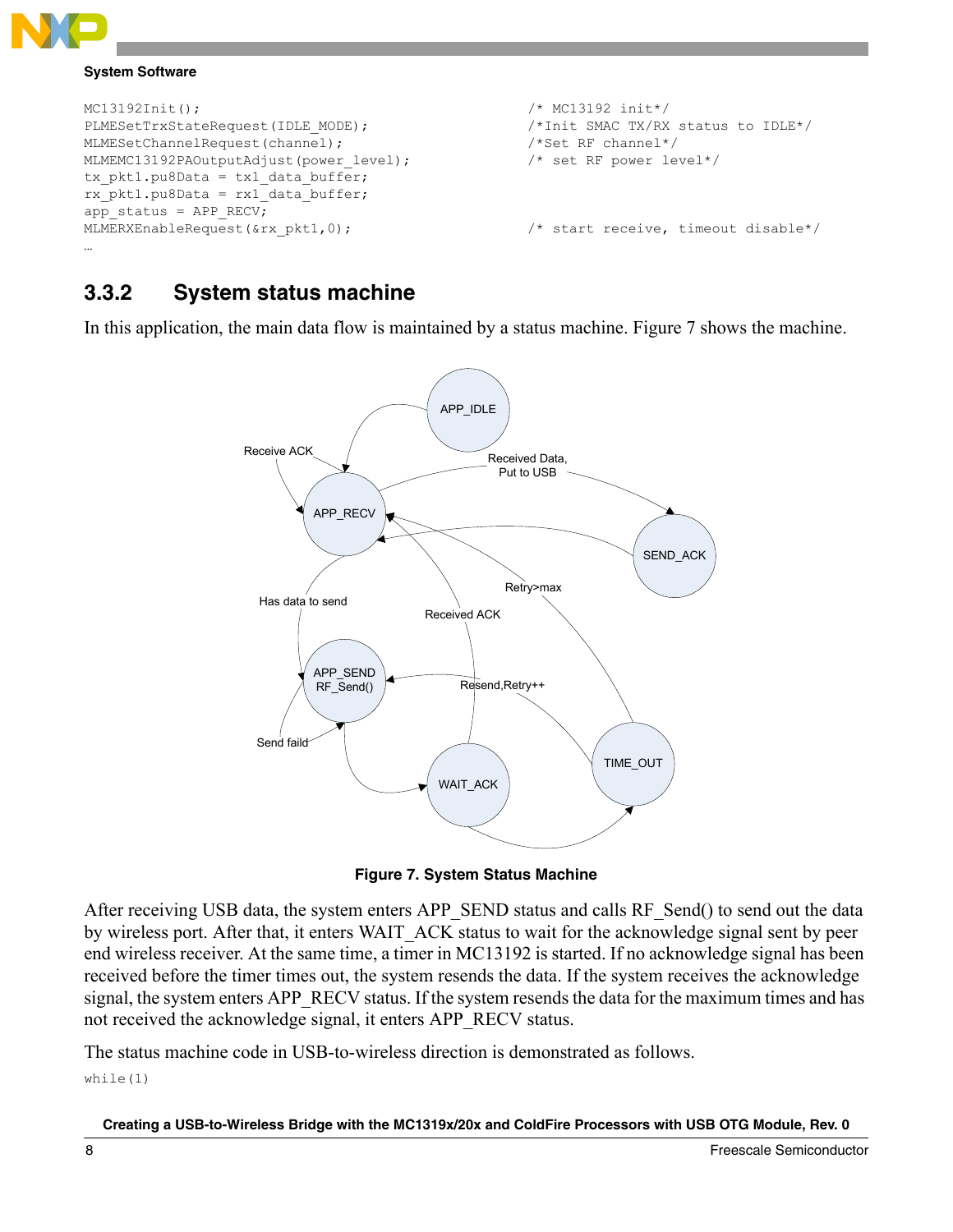**System Software**

```
{
      if (cdc_input_ready())
      {
          c=(UINT8)cdc getch();
          uart putch((hcc u8)c);
          app_status = APP_SEND;
      }
      switch(app_status)
      {
          case APP_IDLE:
              app_status = APP RECV;
              break;
          case APP_RECV:
              break;
          case APP_SEND:
               if(RF Send((unsigned char)c,0)!= SUCCESS)
                   app_status = APP_SEND; //retry
               break;
          case SEND_ACK:
               //these line are only for delay 
               i++;MCF_GPIO_PORTTC = (UINT8)(MCF_GPIO_PORTTC ^ MCF_GPIO_PORTTC_PORTTC0);
               if(i>= 1000)
               {
                   RF_Send('a', 1);
                   i = 0;}
              break;
          case WAIT_ACK:
              break;
          case TIME_OUT:
               if(RetryNo< MAX_RETRY)
               {
                   app_status = APP_SEND;
                   RetryNo++;
               }
               else //give up
                   app_status = APP RECV;
                   MLMERXEnableRequest(&rx_pkt1,0); //start as reciever.
               break;
          default:
              break;
      }
}
UINT8 RF Send(unsigned char c, unsigned char is ACK)
{
      UINT8 temp;
      temp = PLMESetTrxStateRequest(IDLE_MODE);
      if(temp != SUCCESS)
         return temp;
      app_status = APP_IDLE;
      if(is ACK == 0)
      {
                   tx pkt1.pu8Data[0] = c;
                   tx pt1.pu8Data[1] = 0;
```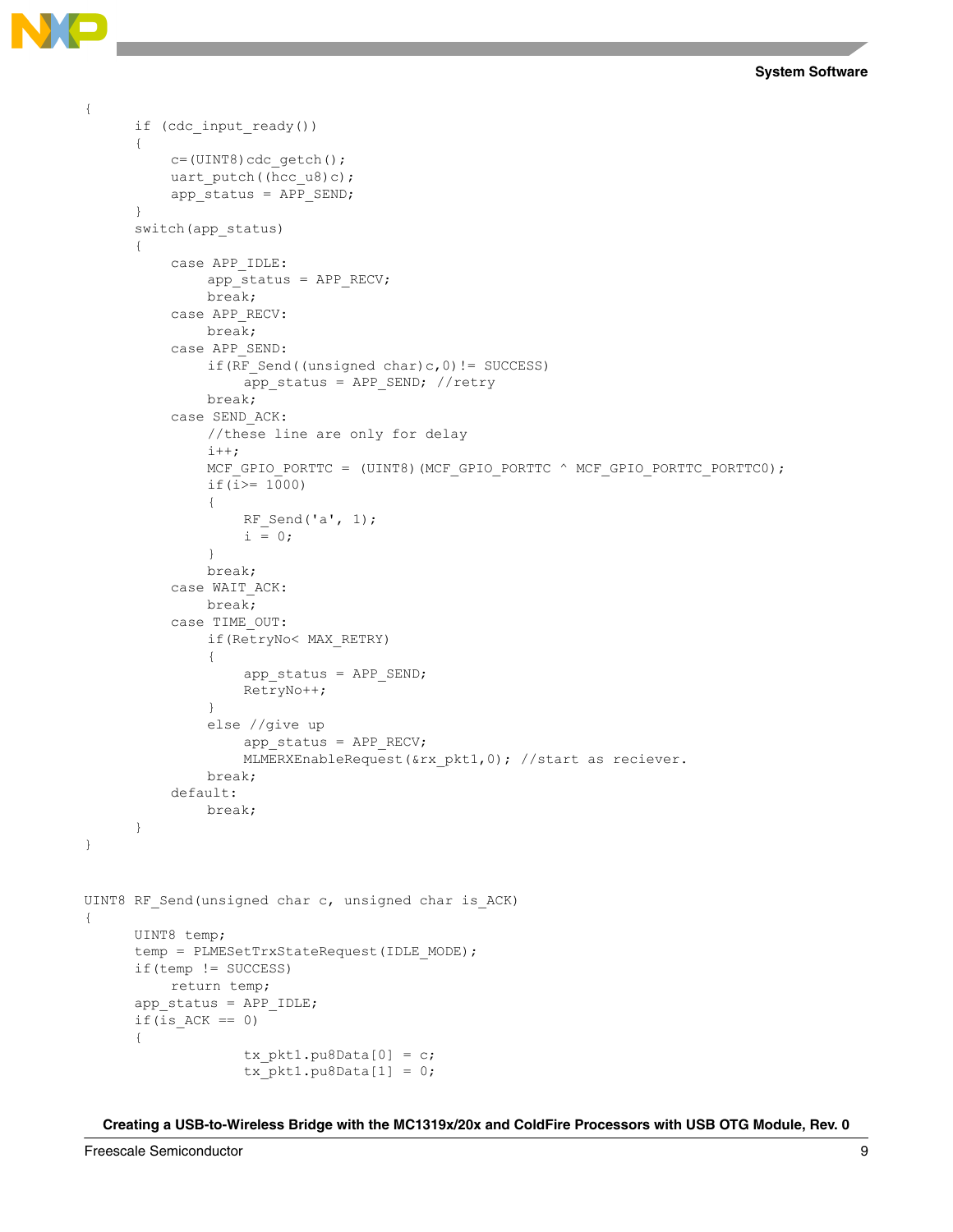}

**System Software**

```
tx ptt1.u8DataLength = 2;
             temp = MCPSDataRequest(&tx pkt1);
             if(temp == SUCCESS)
             {
                 //PLMESetTrxStateRequest(IDLE_MODE);
                 temp = MLMERXEnableRequest(&rx_pkt1,0x2000); //back to reciever.
                 app_status = WAIT_ACK;//APP_RECV;//
             }
}
else
{
    tx pk1.pu8Data[0] = 'A';tx pt1.pu8Data[1] = 'C';tx pk1.pu8Data[2] = 'K';tx pt1.pu8Data[3] = 0;tx pk1.u8DataLength = 4;app_status = APP RECV;
    temp = MCPSDataRequest(&tx_pkt1);
}
PLMESetTrxStateRequest(RX_MODE) ;
return temp;
```
For the data from wireless-to-USB, the process is different. When MC13192 receives the data from external device, it raises an interrupt to the MCF5222x/5221x. The interrupt server function is executed. As shown in [Figure 7](#page-7-0), the system enters SEND ACK, forwards the received data to USB module, sends the acknowledge signal back, and then returns APP\_RECV status. Following is the callback function for data receival interrupt.

```
void MCPSDataIndication(tRxPacket *rx_pkt)
{
      unsigned char i;
      if(rx_pkt->u8Status == SUCCESS)
      {
           if(rx pkt->pu8Data[0] == 'A' && rx pkt->pu8Data[1] == 'C' && rx pkt->pu8Data[2] ==
          'K')
           {
               if(app_status == WAIT_ACK)
               {
                   app_status = APP RECV;
               }
               MLMERXEnableRequest(&rx pkt1,0); //receiver.
          }
          else/*Packet received*/
           {
               for(i=0;i<rx pkt->u8DataLength;i++)
               cdc_putch((rx_pkt->pu8Data)[i]);
               app status = SEND ACK;
               return;
           }
      }
      else if(rx_pkt->u8Status == TIMEOUT)
      app status = TIME OUT;
}
```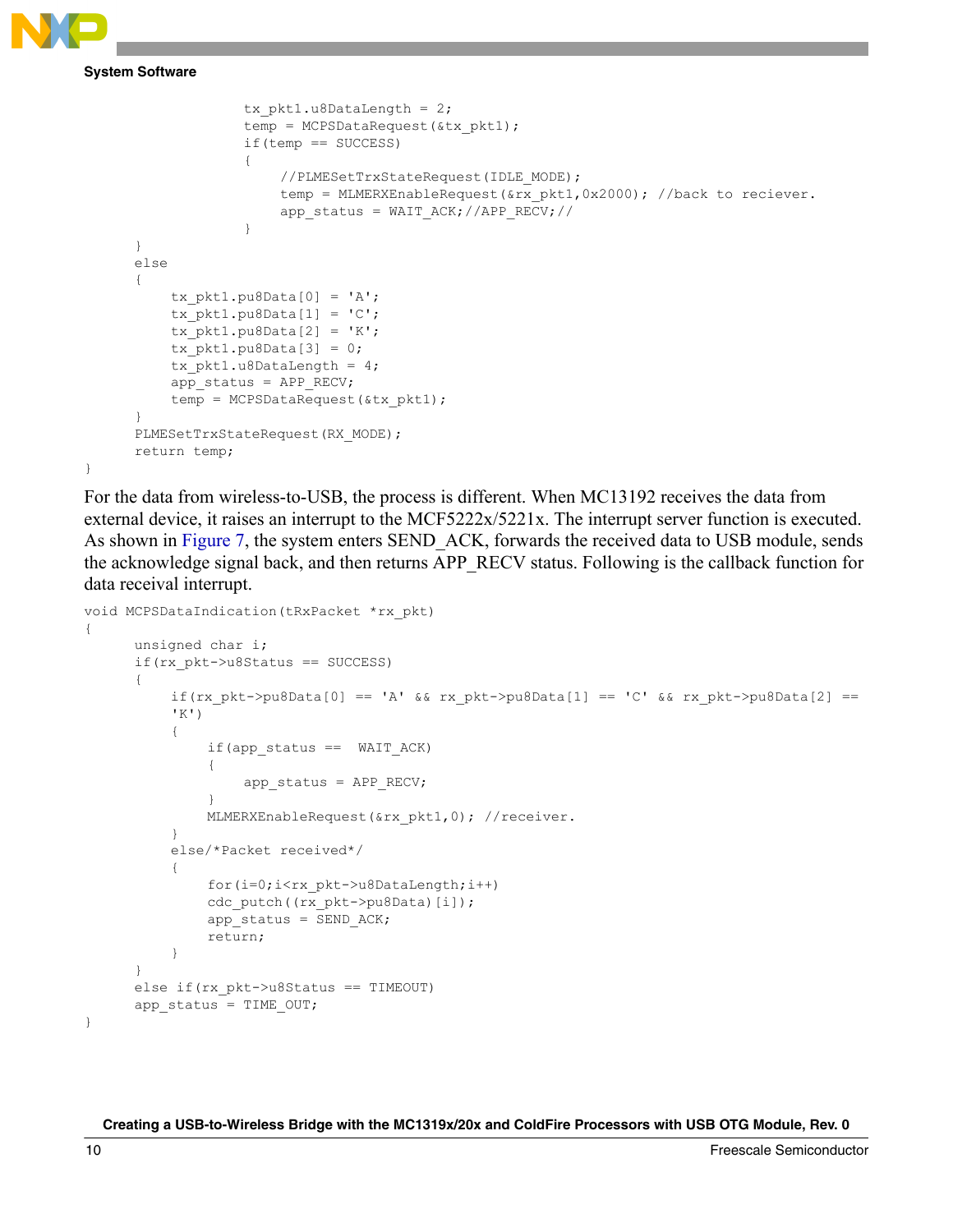

## <span id="page-10-0"></span>**4 Conclusion**

With free software CMX USB stack and SMAC stack, a reliable USB-to-wireless bridge can be easily realized on Freescale ColdFire MCF5222x/5221x with MC13192/20x. With this bridge, you can easily enable the PC or any wireless connection of the embedded system. This application source code can be downloaded at www.freescale.com.